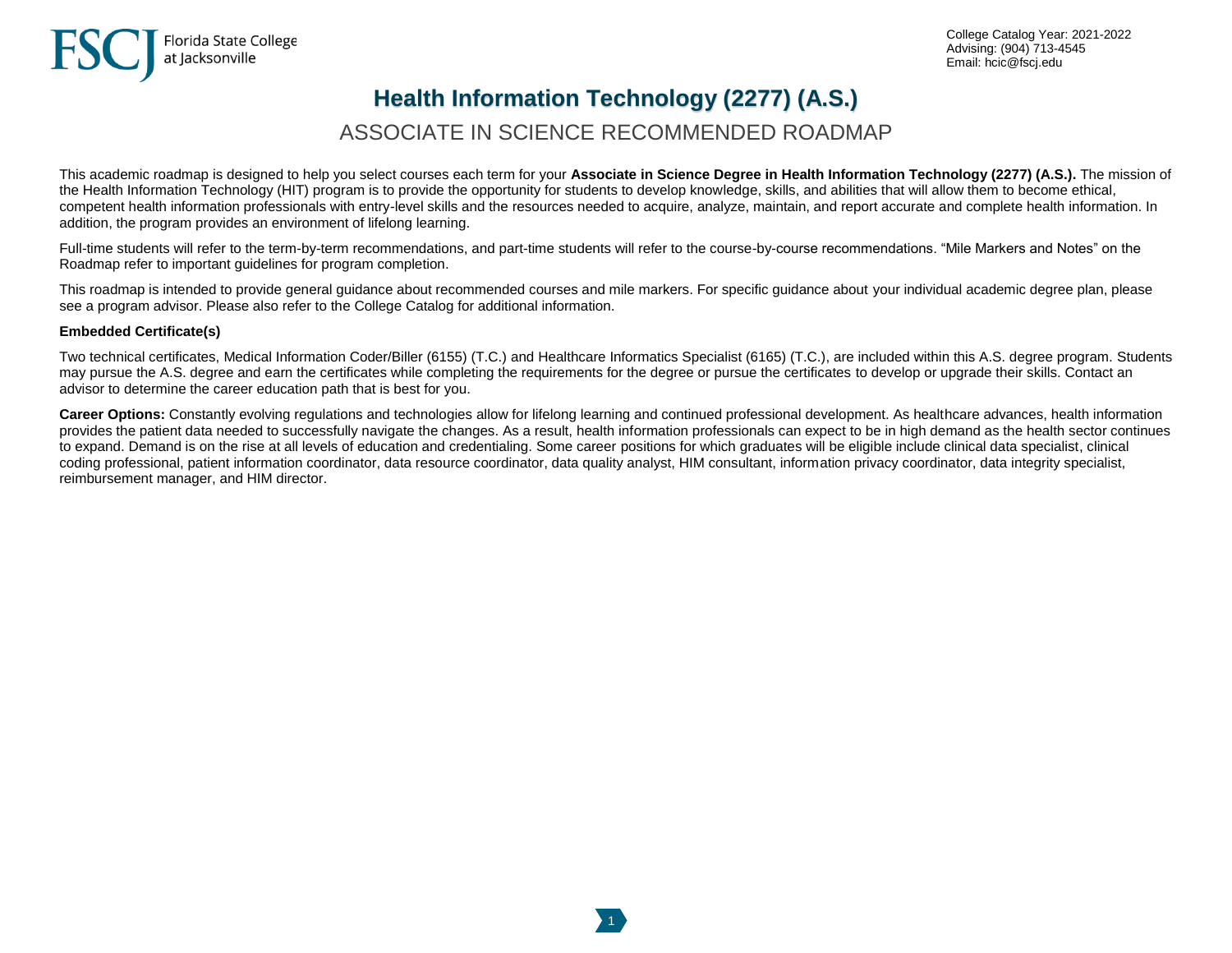### Term Offered:  $F = Fall$   $Sp = Spring$   $Sm = Summer$

Available Modalities: HB = Hybrid OC = On-Campus OL = Online

| Full-Time<br>Students:<br>Term-by-<br>Term                   | Part-Time<br>Students:<br>Course-by-<br>Course | <b>Course: Course Title</b>                                                                       | Credit<br><b>Hours</b> | T.C. in<br><b>Medical</b><br>Information<br>Coder/Biller* | T.C. in<br><b>Healthcare</b><br><b>Informatics</b><br>Specialist | <b>Term</b><br><b>Offered</b> | Available<br><b>Modalities</b> | <b>Mile Markers and Notes</b>                                                                                                   |
|--------------------------------------------------------------|------------------------------------------------|---------------------------------------------------------------------------------------------------|------------------------|-----------------------------------------------------------|------------------------------------------------------------------|-------------------------------|--------------------------------|---------------------------------------------------------------------------------------------------------------------------------|
| Prerequisites<br><b>Taken Before</b>                         |                                                |                                                                                                   |                        |                                                           |                                                                  |                               |                                | Complete an academic degree plan with your advisor.                                                                             |
| Program<br>Admission                                         |                                                |                                                                                                   |                        |                                                           |                                                                  |                               |                                | Follow up with an advisor about any accelerated credits<br>that you may have earned (e.g., dual enrollment, AP,<br>CLEP, etc.). |
|                                                              | 1.                                             | ENC 1101: English Composition I                                                                   | 3                      |                                                           |                                                                  |                               |                                | ENC 1101C can be taken in place of ENC 1101. Please<br>speak with your advisor for more information.                            |
|                                                              |                                                |                                                                                                   |                        |                                                           |                                                                  |                               |                                | This course is a prerequisite and must be completed with<br>a minimum grade of "C" or better prior to program<br>admission.     |
|                                                              | 2.                                             | MAC 1105: College Algebra (or higher-<br>level math) OR STA 2023: Elementary<br><b>Statistics</b> | 3                      |                                                           |                                                                  |                               |                                | This course is a prerequisite and must be completed with<br>a minimum grade of "C" or better prior to program<br>admission.     |
|                                                              | 3.                                             | HSC 1531: Medical Terminology (For<br><b>Health Professions)</b>                                  | 3                      | X                                                         | $\times$                                                         |                               |                                |                                                                                                                                 |
|                                                              | 4.                                             | BSC 2085C: Human Anatomy and<br>Physiology I                                                      | $\overline{4}$         | $\times$                                                  |                                                                  |                               |                                | This course is a prerequisite and must be completed with<br>a minimum grade of "C" or better prior to program<br>admission.     |
| Prerequisites<br><b>Taken Before</b><br>Program<br>Admission | 5.                                             | Choose 1 General Education<br><b>Humanities</b>                                                   | 3                      |                                                           |                                                                  |                               |                                | See the options for the General Education Requirements<br>in the current College Catalog.                                       |
|                                                              | 6.                                             | BSC 2086C: Human Anatomy and<br>Physiology II                                                     | $\overline{4}$         | X                                                         |                                                                  |                               |                                |                                                                                                                                 |
|                                                              | 7.                                             | CGS 1100: Microcomputer Applications<br>for Business and Economics                                | 3                      | X                                                         | $\times$                                                         |                               |                                | This course is a prerequisite and must be completed with<br>a minimum grade of "C" or better prior to program<br>admission.     |
| Term 1                                                       | 8.                                             | HIM 1000: Introduction to Health<br>Information Management and<br>Informatics                     | 2                      | $\mathsf{X}$                                              | $\times$                                                         | Sm                            | <b>OL</b>                      |                                                                                                                                 |
|                                                              | 9.                                             | HIM 1260: Health Insurance Billing                                                                | 2                      | X                                                         |                                                                  | Sm                            | <b>OL</b>                      |                                                                                                                                 |
|                                                              | 10.                                            | HIM 1300: Health Care Delivery<br>Systems                                                         | $\overline{2}$         | X                                                         |                                                                  | S <sub>m</sub>                | OL.                            |                                                                                                                                 |
|                                                              | 11.                                            | HIM 1435: Pathophysiology                                                                         | 3                      | X                                                         |                                                                  | Sm                            | <b>OL</b>                      |                                                                                                                                 |
|                                                              | 12.                                            | HIM 2012: Health Law                                                                              | 3                      | $\sf X$                                                   | $\times$                                                         | S <sub>m</sub>                | <b>OL</b>                      |                                                                                                                                 |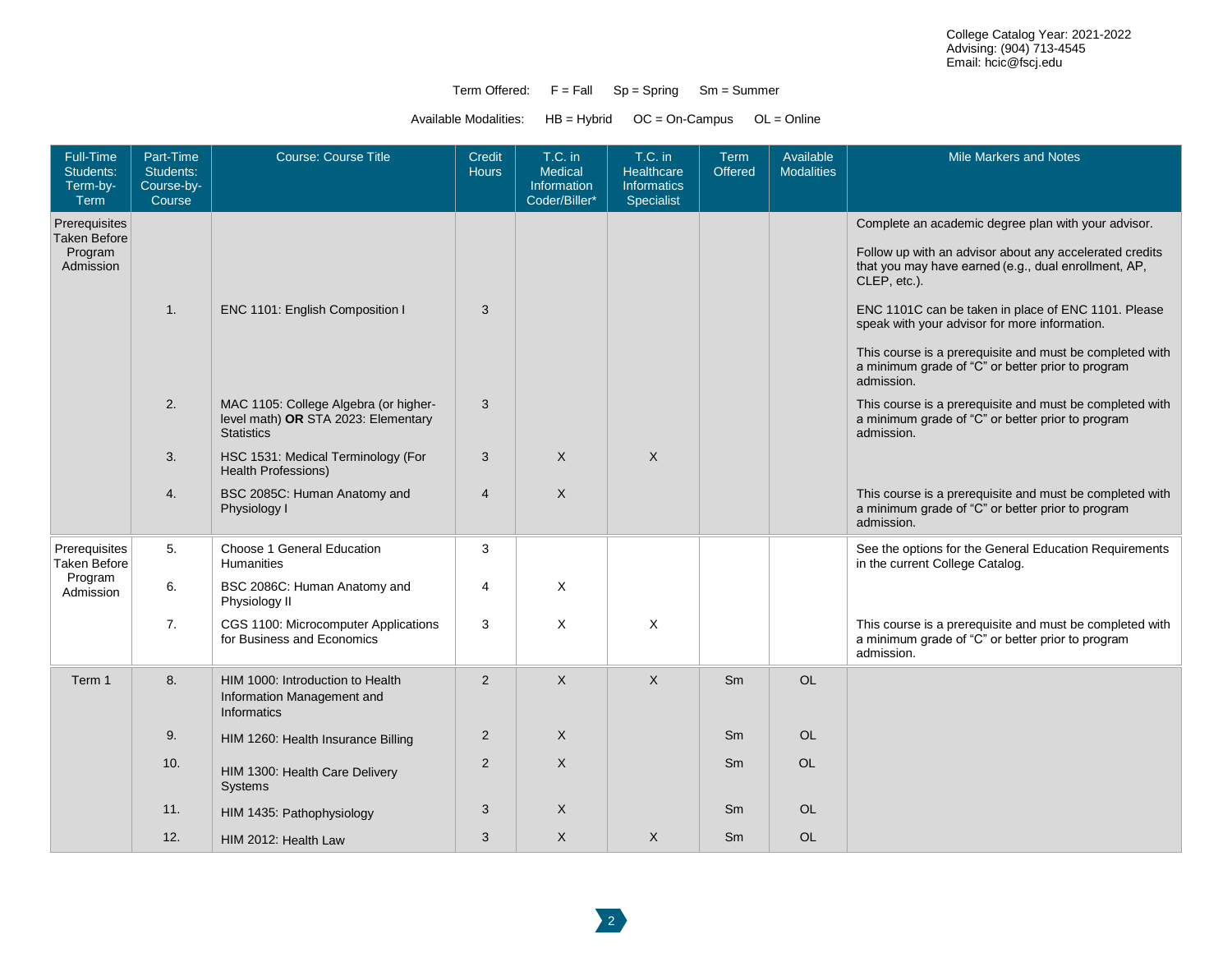| 23.<br>24.<br>25.<br>26. | HIM 1800: Professional Practice I<br>HIM 2512: Supervision and<br>Organizational Life<br>HIM 2822: HIM Capstone and Current<br>Topics<br>HIM 2810: Professional Practice II | $\overline{1}$<br>3<br>3<br>3 | $\sf X$      |              | Sp<br>Sm<br>Sm<br>Sm | OL<br><b>OL</b><br>OL<br><b>OL</b> | This course requires permission from the program<br>director prior to registration.<br>This course requires permission from the program<br>director prior to registration.<br>Apply for graduation by the required date.<br>Congratulations, Graduate! Celebrate your success at<br>Commencement! |
|--------------------------|-----------------------------------------------------------------------------------------------------------------------------------------------------------------------------|-------------------------------|--------------|--------------|----------------------|------------------------------------|---------------------------------------------------------------------------------------------------------------------------------------------------------------------------------------------------------------------------------------------------------------------------------------------------|
|                          |                                                                                                                                                                             |                               |              |              |                      |                                    |                                                                                                                                                                                                                                                                                                   |
|                          |                                                                                                                                                                             |                               |              |              |                      |                                    |                                                                                                                                                                                                                                                                                                   |
|                          |                                                                                                                                                                             |                               |              |              |                      |                                    |                                                                                                                                                                                                                                                                                                   |
|                          |                                                                                                                                                                             |                               |              |              |                      |                                    |                                                                                                                                                                                                                                                                                                   |
|                          |                                                                                                                                                                             |                               |              |              |                      |                                    |                                                                                                                                                                                                                                                                                                   |
|                          |                                                                                                                                                                             |                               |              |              |                      |                                    |                                                                                                                                                                                                                                                                                                   |
| 22.                      | HIM 2500: Performance Improvement                                                                                                                                           | $\overline{2}$                |              |              | Sp                   | OL                                 |                                                                                                                                                                                                                                                                                                   |
| 21.                      | HIM 2214C: Health Data Management                                                                                                                                           | 3                             |              | $\times$     | Sp                   | <b>OL</b>                          | T.C. in Healthcare Informatics Specialist earned                                                                                                                                                                                                                                                  |
| 20.                      | HIM 1253C: CPT Coding and Lab                                                                                                                                               | 3                             | $\sf X$      |              | Sp                   | OL                                 |                                                                                                                                                                                                                                                                                                   |
| 19.                      | HIM 2285C: Advanced ICD Coding                                                                                                                                              | 3                             | $\mathsf{X}$ |              | Sp                   | <b>OL</b>                          |                                                                                                                                                                                                                                                                                                   |
| 18.                      | HIM 2111: Health Information Systems<br>and Electronic Health Record                                                                                                        | 3                             |              | $\times$     | F                    | <b>OL</b>                          |                                                                                                                                                                                                                                                                                                   |
| 17.                      | HIM 1511: Healthcare Informatics<br><b>Project Management</b>                                                                                                               | 2                             |              | X            | F                    | <b>OL</b>                          |                                                                                                                                                                                                                                                                                                   |
| 16.                      | HIM 1224C: Basic ICD Coding and Lab                                                                                                                                         | 3                             | X            |              | F                    | OL                                 |                                                                                                                                                                                                                                                                                                   |
| 15.                      | HIM 2442: Basic Pharmacology for<br><b>Health Information Management</b>                                                                                                    | -1                            | $\times$     |              | F                    | OL                                 |                                                                                                                                                                                                                                                                                                   |
| 14.                      | HIM 1110: Health Data Concepts                                                                                                                                              | 2                             |              |              | F                    | <b>OL</b>                          |                                                                                                                                                                                                                                                                                                   |
|                          | CGS 2542: Database Concepts for<br>Microcomputers                                                                                                                           | 3                             |              | $\mathsf{X}$ | F                    | <b>OL</b>                          |                                                                                                                                                                                                                                                                                                   |
|                          | 13.                                                                                                                                                                         |                               |              |              |                      |                                    |                                                                                                                                                                                                                                                                                                   |

### **Important for You to Know:**

- This academic roadmap does not include developmental education courses in reading, writing, and/or mathematics that you may be required to take. In addition, it does not include MAT 1033: Intermediate Algebra, which, for many students, is a prerequisite course for MAC 1105. Please consult with an advisor for individual assistance.
- \*The admissions requirements for the technical certificate in Medical Information Coder/Biller vary from those for the Associate in Science in Health Information Technology. Therefore, the Medical Information Coder/Biller coursework, which consists of 37 credit hours, is listed below:

3